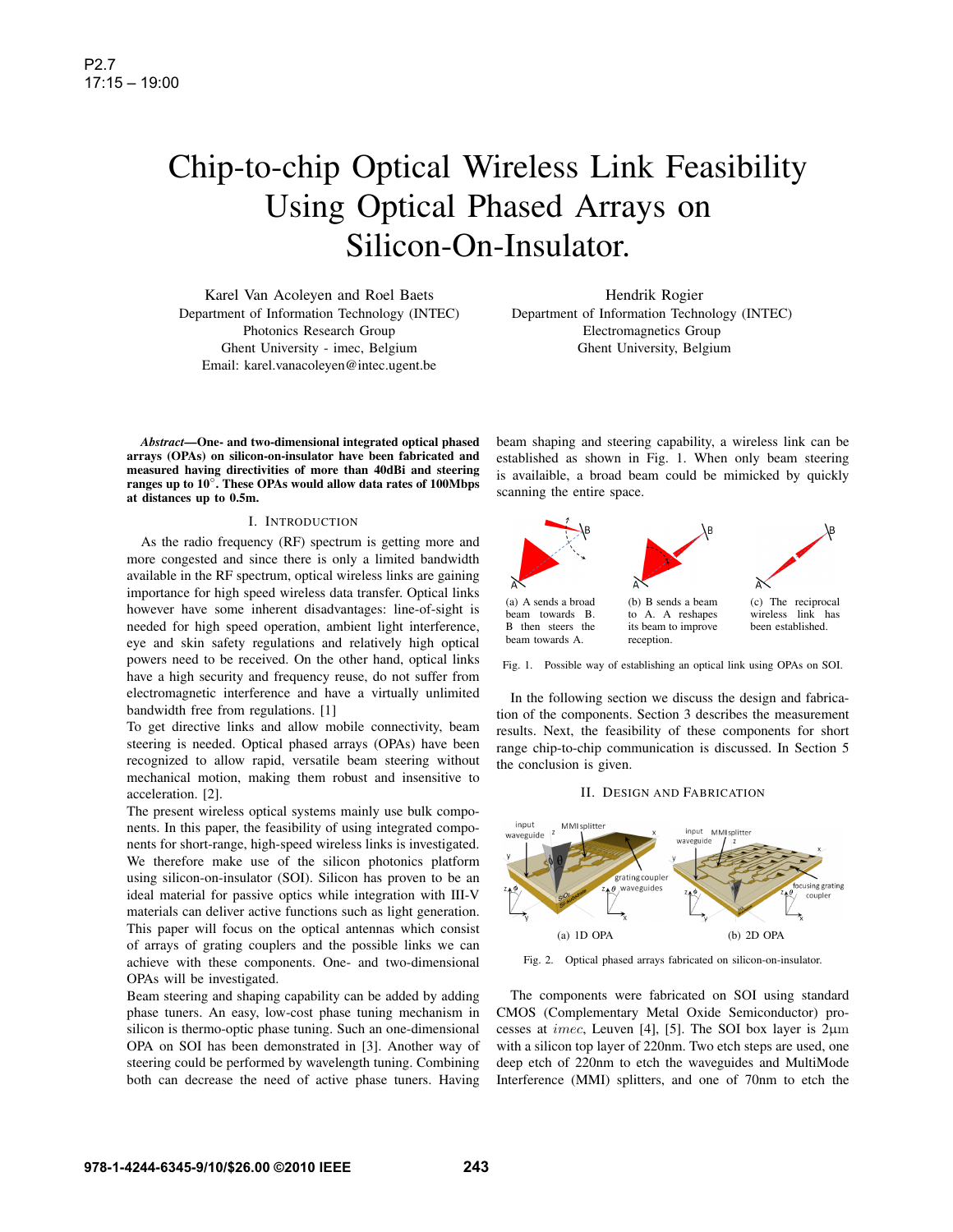grating couplers. The latter have shown to be an efficient way to guide light from fiber to chip. These grating couplers can now also act as optical antennas sending light to free space. The efficiency of a grating coupler from fiber to chip with one etch is about -5.2dB. This can be increased up to -1.6dB by using a silicon overlay [6]. Light from an optical fiber is coupled into the structure using a grating coupler for near vertical coupling of the TE-like mode in a 10µm waveguide which then tapers down to a 450nm wide photonic wire which is the input waveguide in Fig. 2.

The 1D OPA shown in Fig. 2(a) consists of an array of waveguides on which a grating is etched. The 2D OPA shown in Fig. 2(b) consists of an array of focusing grating couplers. This reduces the need of a long taper [7]. Nonetheless, the spacing remains rather large resulting in multiple sidelobes. This has no significant influence on the link budget as shown in [8].

## III. MEASUREMENT RESULTS

## *A. Measurement Setup*

The far field of the OPAs was measured using a Fourier imaging setup [9]. In such a setup the far field is imaged on the back-focal plane of a microscope objective (MO) with a large numerical aperture (NA). This plane is then imaged onto an infrared camera using two extra lenses.

## *B. One-dimensional OPA*

When designing 1D OPAs, there are several parameters one needs to take into account. The beam direction in the  $\theta$ -direction can only be steered by changing the wavelength, since the direction of outcoupling is determined by the grating equation:

$$
\sin \theta = \frac{\Lambda_{gr} n_{eff} - \lambda_0}{n_{ct} \Lambda_{gr}} \tag{1}
$$

with  $\Lambda_{gr}$  the period of the grating,  $\lambda_0$  the free-space wavelength,  $n_{eff}$  the effective index of the guided mode and  $n_{ct}$ the refractive index of the background which is air in this case. The width of this beam is determined by the strength of the grating. When having a standard etch of 70nm, the FWHM (full-width-half-maximum) beamwidth  $\Delta\theta_0$  is about 2.5° around  $\lambda = 1550$ nm. By changing the fill factor of the grating, the grating can be made somewhat weaker. This results in a longer outcoupling length and thus a narrower beam. However, the effect is limited to about 0.1◦.

The FWHM beamwidth  $\Delta\phi_0$  in the  $\phi$ -direction is determined by the aperture size, which is determined by the number of waveguides and the width of the waveguides. Wider waveguides can provide a narrow beam with fewer elements, but the steering range is decreased. This steering range is determined by the far field pattern of one waveguide. Two different types of 1D OPAs were fabricated and measured:

• waveguide width of 800nm, spaced 2µm, grating period of 630nm and fill factor of 0.5: the mean  $\theta$  angle of emission is about 2◦. These OPAs have a large coverage range in the  $\phi$ -direction of about 120 $\degree$ , but a limited directivity.

• waveguide width of 4µm, spaced 5µm, grating period of 630nm and fill factor of 0.8: the mean  $\theta$  angle of emissions is about 16◦. These OPAs have a higher directivity but the coverage range in the  $\phi$ -direction is now limited to about 15◦. The large fill factor did not result in a significant narrowing of the beam. The far field of this OPA is shown in Fig. 3.

The results are summarized in Table I. Note that for the last array, no accurate measurement was performed since the beamwidth became smaller than a few camera pixels. The theoretical expected and measured directivity (defined in section IV) is given as well.



Fig. 3. (a) Far field of a one-dimensional 16 element OPA spaced 5µm at a wavelength of 1550nm. (b) Cross section of (a) at  $\theta=16°$ .

| $\boldsymbol{N}$ | $\Lambda$ ( $\mu$ m) | $w_{w,q}$ ( $\mu$ m) |     | $\Delta\theta_0$ | $\Delta\phi_0$ | (dBi) | $\omega_{meas}$ (dBi) |  |  |  |
|------------------|----------------------|----------------------|-----|------------------|----------------|-------|-----------------------|--|--|--|
| 8                |                      | 0.8                  | 0.5 | 2.5              | 6.42           | 29.9  | 30.0                  |  |  |  |
| 16               |                      | 0.8                  | 0.5 | 2.5              | 3.35           | 32.8  | 32.7                  |  |  |  |
| 16               |                      | 4                    | 0.8 | 2.4              | 0.98           | 41.2  | 42.4                  |  |  |  |
| 32               |                      | 4                    | 0.8 | 2.4              | X              | 43.8  | X                     |  |  |  |
| TARLE.           |                      |                      |     |                  |                |       |                       |  |  |  |

PARAMETERS OF THE FABRICATED MEASURED 1D OPAS AT  $\lambda =$  1550NM. *C. Two-dimensional OPA*

The 2D OPA consists of an  $N \times N$  array of grating couplers. The spacing in the x- and y-direction, denoted as  $\Lambda$ , is taken to be identical. The far field of one focusing grating coupler determines the envelope of the pattern and thus the steering range. This is shown in Fig. 4(a). The FWHM width in the θ-direction is 4.8 $\degree$  and in the φ-direction 9.6 $\degree$  at a wavelength of 1550nm. The mean angle of emission is about 12◦ and is determined by the grating equation. By placing these couplers in an array configuration, we obtain a far field as shown in Fig. 4(b). Multiple sidelobes arise due to the large element spacing. Steering in the  $\theta$ -direction can be done by using wavelength tuning: this will shift the envelope due to the grating equation, however since the elements have a delay length of  $\Delta L$  between them in the x-direction, the emission lobes will shift as well due to this delay:

$$
\frac{\mathrm{d}\theta}{\mathrm{d}\lambda} \approx \frac{q}{\Lambda} + \frac{\mathrm{d}n_{eff}}{\mathrm{d}\lambda} \frac{\Delta L}{\Lambda} \tag{2}
$$

where  $n_{eff}$  is the effective index of the delay waveguides and q is the order of the delay (=- $n_{eff}\Delta L/\lambda$ ). Adding N phase tuners would allow steering and shaping in the  $\phi$ -direction. Adding phase tuners to each element allows full beam steering and shaping. The parameters of the fabricated OPAs can be found in Table II. For the  $8 \times 8$  array, the directivity could not